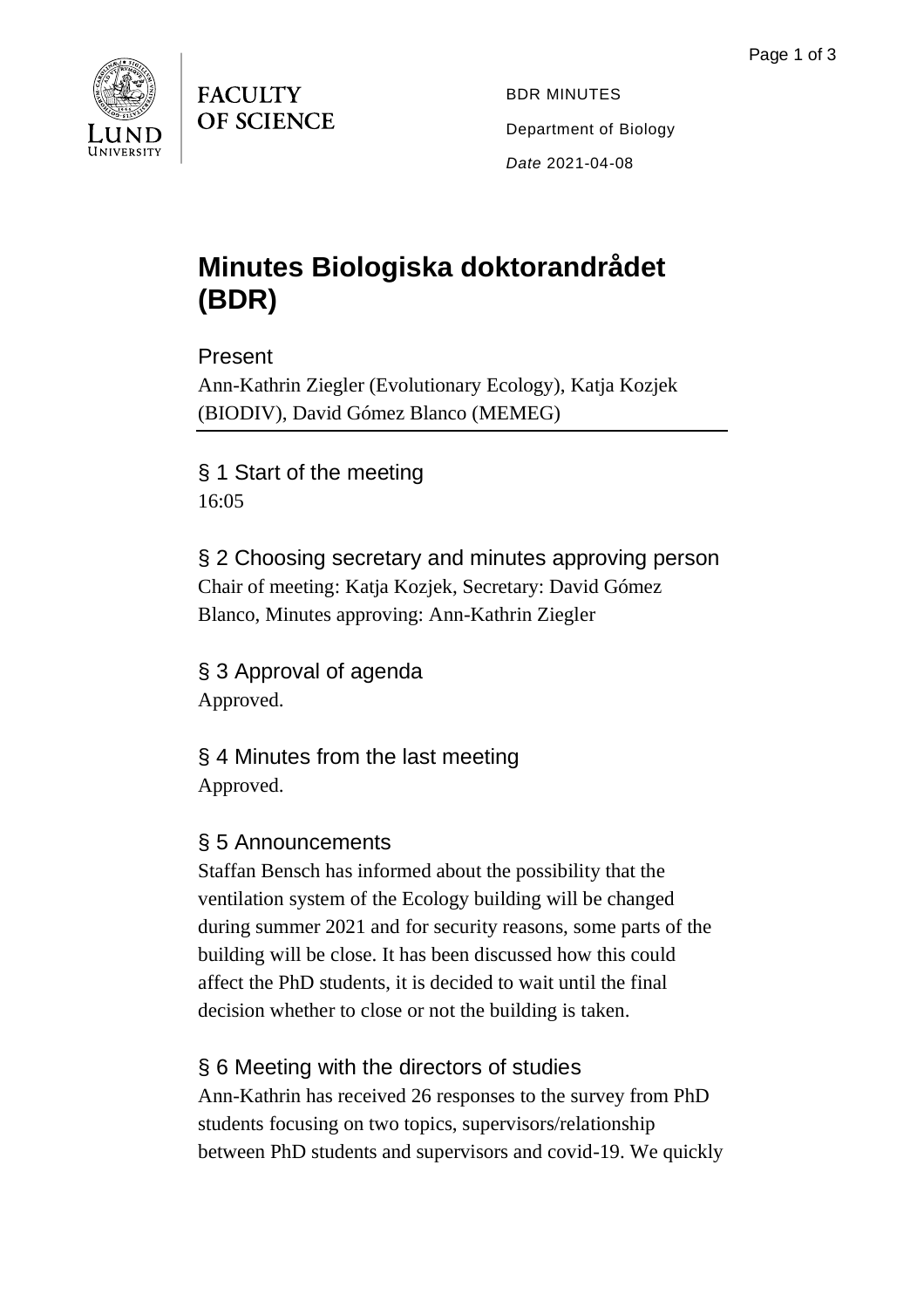review the result to prepare for the meeting with Emma and Per on April 14 at 13:30.

## § 7 Teaching hours

Each student is responsible for his/her teaching hours and should keep track of that. In case of doubt or problems, it could be possible to report it to Violeta Kaleskovska (financial administrator, at least for Evolutionary Ecology), but not sure if Jep Agrell (director of first and second cycle studies) can help.

We are going to bring this topic to the discussion with Emma and Per.

## § 8 Permanent reminders

- a. Late autumn call for nominations of guest lecturer. Katia has asked the PhD student for lecture nominations and she will summarise the candidates and send an email to the PhD students for voting theirs preferred candidate. We can ask Nathalie Feiner (from SACT) for helping with the date for the lecture.
- b. Early spring check with current PhD-representatives in the various organs if they want to keep their positions, and if not call for new representatives and nominate these for election through NDR. Elections take place in April/May with a change-over in positions in July.
- c. After NDR elections update lathunden with information for all new PhD students and the information for new foreign PhD students.

We will wait for NDR to sum the votes and send out the final election.

d. January and September – after scheduling the coming semester's meetings, invite the prefect and the vice prefect to join one of meetings.

§ 10 Other issues No